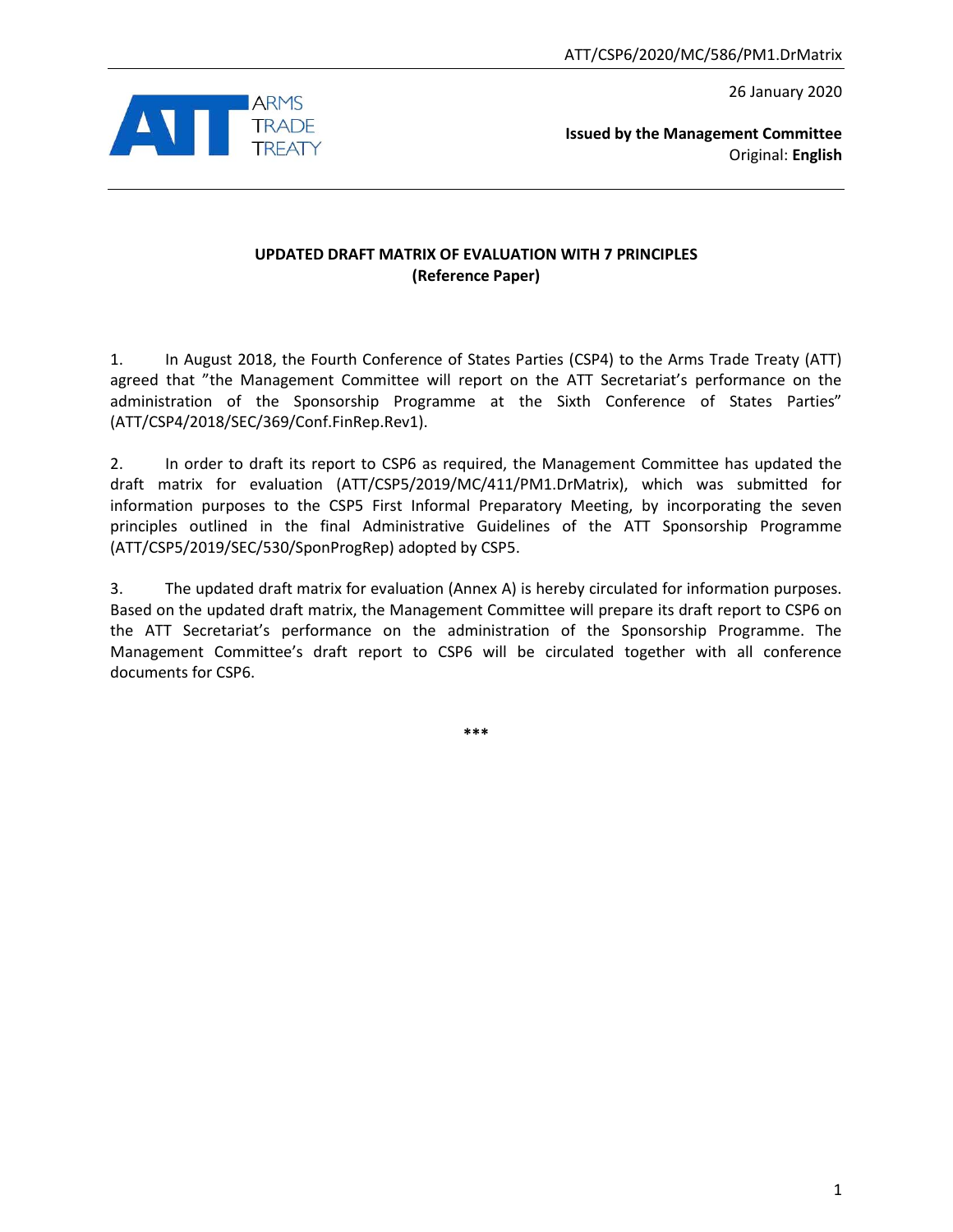## **ANNEX A: UPDATED DRAFT MATRIX FOR EVALUATION WITH 7 PRINCIPLES (REF: ANNEX A of AT/CSP5/2019/MC/411/PM1.DrMatrix)**

| <b>TASKS TO BE PERFORMED BY THE ATT</b><br><b>SECRETARIAT</b><br><b>[Excerpts from ATT Sponsorship Programme</b><br><b>Administrative Guidelines]</b>                                                                                                                                                                     | <b>QUESTIONS BASED ON THE EVALUATION CRITERIAS</b><br>[Excerpts from Draft Matrix of Evaluation]                                                                                              | ᠊ᢦ<br>articipation | nclusivity   | <b>Transparency</b> | <b>Objectivity</b> | Accountability | <b>Efficiency</b> | Effectiveness |
|---------------------------------------------------------------------------------------------------------------------------------------------------------------------------------------------------------------------------------------------------------------------------------------------------------------------------|-----------------------------------------------------------------------------------------------------------------------------------------------------------------------------------------------|--------------------|--------------|---------------------|--------------------|----------------|-------------------|---------------|
|                                                                                                                                                                                                                                                                                                                           | <b>Management of the Funds</b>                                                                                                                                                                |                    |              |                     |                    |                |                   |               |
| Prepare funding proposals and issue calls for<br>contributions to the sponsorship programme as<br>necessary, but at least on an annual basis (paragraphs<br>7.a and 10, or at least twice on an annual basis as<br>stipulated in para 10), and the calls include what is<br>provided in para 11 and 12 of the Guidelines. | Were funding proposals prepared and calls for<br>contributions issued at least on an annual basis?                                                                                            |                    |              | $\checkmark$        |                    |                |                   |               |
|                                                                                                                                                                                                                                                                                                                           | Were the calls for voluntary contributions disseminated in<br>a broad manner?                                                                                                                 |                    | $\checkmark$ |                     |                    |                | $\checkmark$      |               |
|                                                                                                                                                                                                                                                                                                                           | Has the ATT Secretariat undertaken additional exchanges<br>with potential donors to inform the development of the<br>sponsorship programme and its funding proposals?                         |                    | $\checkmark$ |                     |                    | $\checkmark$   |                   |               |
|                                                                                                                                                                                                                                                                                                                           | Were funding proposals and calls for contributions<br>circulated sufficiently in advance of meetings so that<br>States could have enough time for domestic coordination<br>and consideration? |                    |              |                     |                    |                |                   |               |
|                                                                                                                                                                                                                                                                                                                           | Were funding proposals and calls for contributions<br>circulated separately from conference documents to<br>avoid confusion?                                                                  |                    |              |                     |                    |                |                   |               |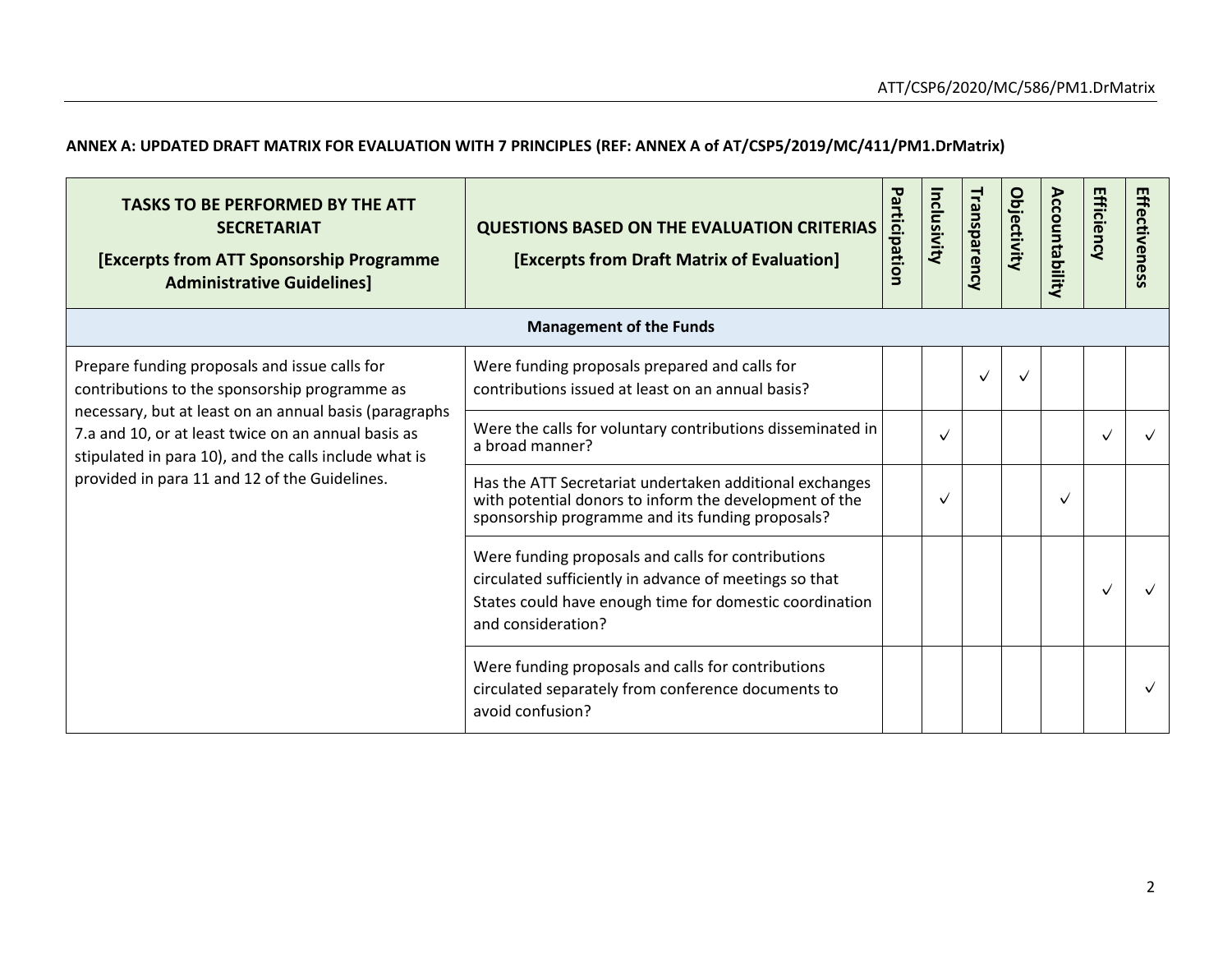| <b>TASKS TO BE PERFORMED BY THE ATT</b><br><b>SECRETARIAT</b><br><b>[Excerpts from ATT Sponsorship Programme</b><br><b>Administrative Guidelines]</b>                                                                             | <b>QUESTIONS BASED ON THE EVALUATION CRITERIAS</b><br>[Excerpts from Draft Matrix of Evaluation]                                                                                                                                                   | Pa<br>rticipation | Inclusivity | Transparency | <b>Objectivity</b> | Accountability | <b>Efficiency</b> | Effectiveness |
|-----------------------------------------------------------------------------------------------------------------------------------------------------------------------------------------------------------------------------------|----------------------------------------------------------------------------------------------------------------------------------------------------------------------------------------------------------------------------------------------------|-------------------|-------------|--------------|--------------------|----------------|-------------------|---------------|
| Establish a separate bank account dedicated to the<br>sponsorship programme to facilitate transparency in<br>the accounting and auditing of the sponsorship<br>programme (paragraph 7.b).                                         | Did the ATT Secretariat establish a separate bank account<br>dedicated to the sponsorship programme?<br>Has the ATT Secretariat taken other measures to<br>facilitate transparency in the accounting and auditing of<br>the sponsorship programme? |                   |             | ✓            |                    | $\checkmark$   |                   |               |
| Allocate up to 8% of the sponsorship funds<br>received to the administration of the ATT<br>sponsorship programme (paragraph 7.c).                                                                                                 | Was the financial allocation to the programme<br>administration limited to 8 % or below of the entire funds<br>received?                                                                                                                           |                   |             | ✓            |                    | ✓              | $\checkmark$      | $\checkmark$  |
| Report comprehensively on the status and<br>implementation of the ATT sponsorship programme at<br>Conferences of States Parties and ensure the report is<br>publicly available on the ATT website (paragraphs 7.d,<br>20 and 21). | Did the ATT Secretariat report on the status of the ATT<br>sponsorship programme at Conferences of States<br>Parties?                                                                                                                              |                   |             |              |                    |                |                   |               |
| Keep a record of received contributions to the ATT<br>sponsorship programme, and inform States Parties of<br>the amount of funds available for each series of CSP<br>meetings (para 13).                                          | Were reports provided by the ATT Secretariat<br>comprehensive? If not, what information was missing?<br>Were the reports of the ATT Secretariat made publicly<br>available on the ATT website?                                                     |                   |             | ✓            |                    | $\checkmark$   |                   |               |
|                                                                                                                                                                                                                                   | <b>Management of Application and Selection Processes</b>                                                                                                                                                                                           |                   |             |              |                    |                |                   |               |
| Develop the application procedures for the ATT<br>sponsorship programme, including an application form                                                                                                                            | Has the ATT Secretariat developed application procedures<br>for the ATT sponsorship programme?                                                                                                                                                     | $\checkmark$      |             | $\checkmark$ |                    |                | ✓                 |               |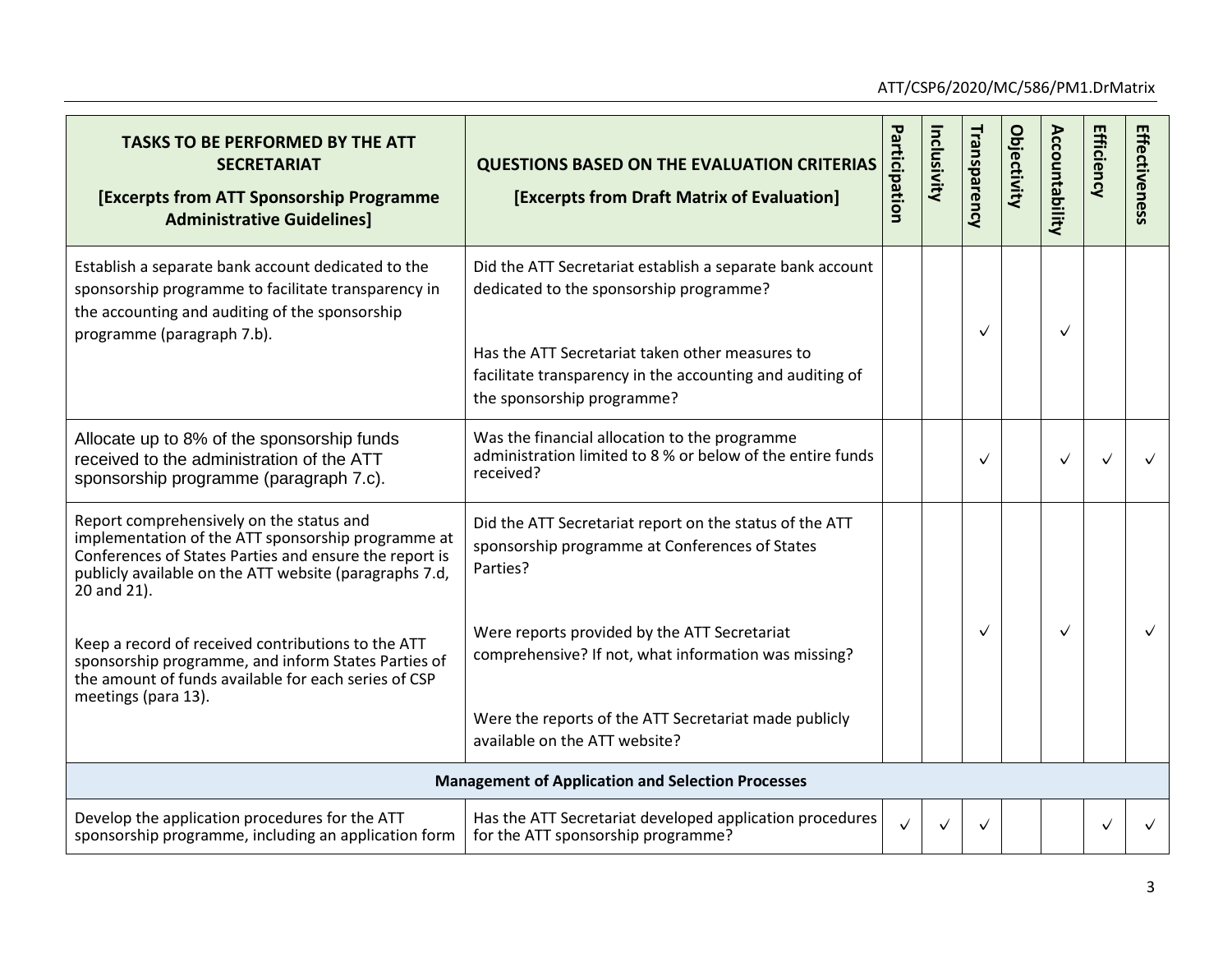| <b>TASKS TO BE PERFORMED BY THE ATT</b><br><b>SECRETARIAT</b><br><b>[Excerpts from ATT Sponsorship Programme</b><br><b>Administrative Guidelines]</b>                                                                                                            | <b>QUESTIONS BASED ON THE EVALUATION CRITERIAS</b><br>[Excerpts from Draft Matrix of Evaluation]                                                                                                                                                                               | Participation | Inclusivity  | Transparency | <b>Objectivity</b> | Accountability | <b>Efficiency</b> | Effectiveness |
|------------------------------------------------------------------------------------------------------------------------------------------------------------------------------------------------------------------------------------------------------------------|--------------------------------------------------------------------------------------------------------------------------------------------------------------------------------------------------------------------------------------------------------------------------------|---------------|--------------|--------------|--------------------|----------------|-------------------|---------------|
| (paragraphs 8.a).                                                                                                                                                                                                                                                | Has the ATT Secretariat developed an application form for<br>the ATT sponsorship programme?                                                                                                                                                                                    |               |              |              |                    |                |                   |               |
|                                                                                                                                                                                                                                                                  | Are the application procedures for the sponsorship<br>programme developed by the ATT Secretariat appropriate<br>and user-friendly?                                                                                                                                             |               |              |              |                    |                |                   |               |
| Advertise the ATT sponsorship programme and issue an<br>invitation to apply to the ATT sponsorship programme<br>in advance (preferably 3 months ahead of meeting) of<br>each ATT meeting (subject to the availability of<br>sponsorship funds) (paragraphs 8.b). | Did the ATT Secretariat advertise the availability of<br>sponsorship and issue the calls for applications to apply to<br>the ATT sponsorship programme at least 3 months in<br>advance of each meeting where sponsorship was<br>available?                                     | $\checkmark$  | $\checkmark$ | $\checkmark$ |                    |                | $\checkmark$      |               |
| Invite applications for sponsorship in advance of each<br>ATT meeting where sponsorship funds are available<br>(para 15).                                                                                                                                        | Were the calls for applications widely disseminated?                                                                                                                                                                                                                           |               |              |              |                    |                |                   |               |
| Select applicants to be sponsored on the basis of the<br>General Principles for Selection of Delegates to be<br>Sponsored by the ATT Sponsorship Programme (Annex<br>A), and inform donors of such selection through the                                         | Was the pre-screening of all sponsorship applications<br>received by the due date conducted in an effective,<br>efficient and timely manner?                                                                                                                                   |               | $\checkmark$ |              |                    |                | $\checkmark$      | $\checkmark$  |
| circulation of a shortlist for their consideration prior to<br>taking the final decision (para8c).                                                                                                                                                               | Has the ATT Secretariat applied the eligibility and<br>selection criteria set out in the Administrative Guidelines<br>during the pre-screening and in the preparation of the<br>shortlist of eligible applicants?                                                              |               |              |              |                    |                |                   |               |
|                                                                                                                                                                                                                                                                  | [To request the ATT Secretariat the figures of sponsored<br>delegates by States Parties, Signatory States, States that<br>have not yet joined the Treaty and other consideration,<br>such as regional representation, gender and the role of<br>the State in the ATT process.] | $\checkmark$  | $\checkmark$ |              | $\checkmark$       |                |                   | $\checkmark$  |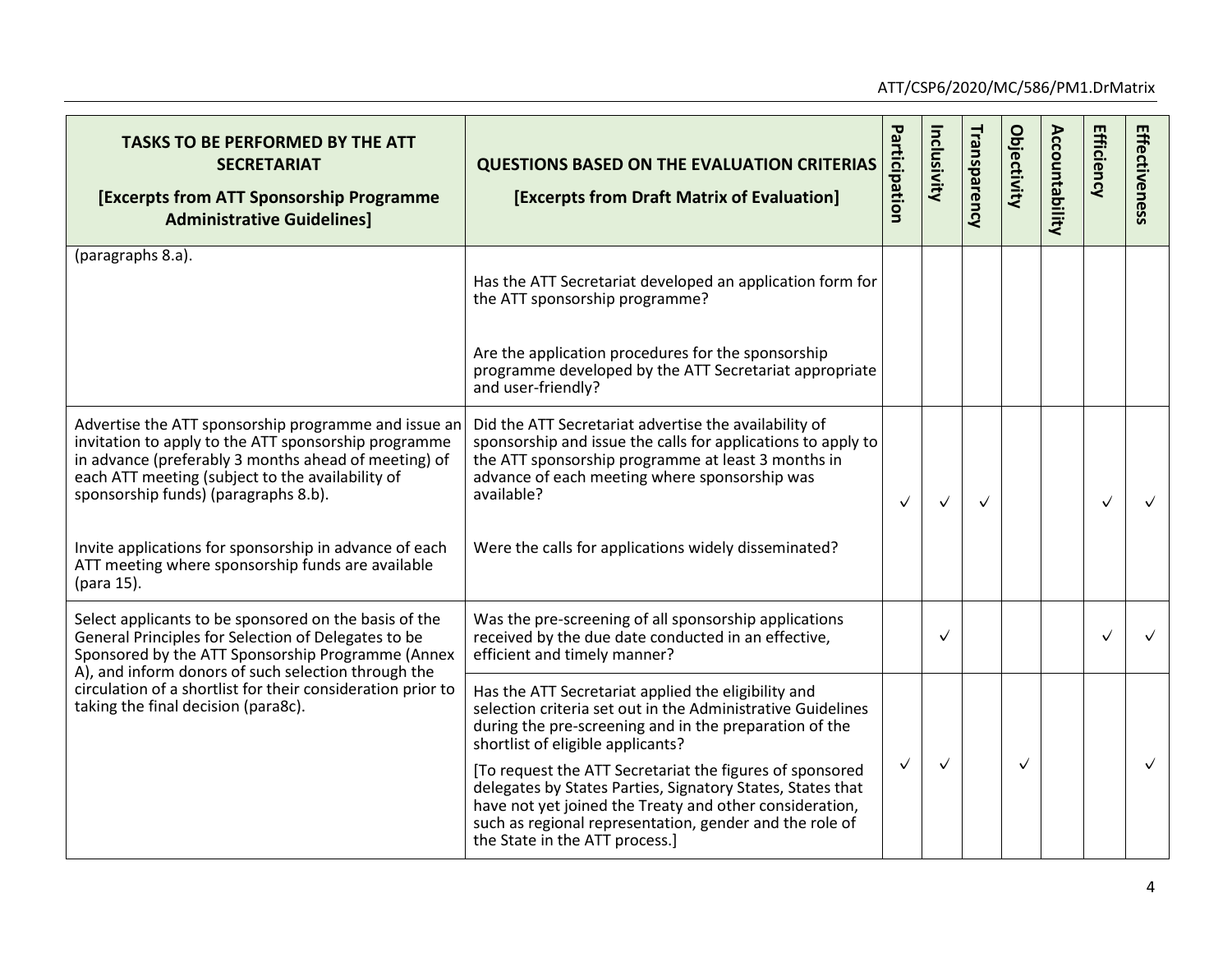| <b>TASKS TO BE PERFORMED BY THE ATT</b><br><b>SECRETARIAT</b><br><b>[Excerpts from ATT Sponsorship Programme</b><br><b>Administrative Guidelines]</b>                                                                                                                                                          | <b>QUESTIONS BASED ON THE EVALUATION CRITERIAS</b><br>[Excerpts from Draft Matrix of Evaluation]                                                                                                   | Participation | Inclusivity  | Transparency | <b>Objectivity</b> | Accountability | Efficiency   | Effectiveness |
|----------------------------------------------------------------------------------------------------------------------------------------------------------------------------------------------------------------------------------------------------------------------------------------------------------------|----------------------------------------------------------------------------------------------------------------------------------------------------------------------------------------------------|---------------|--------------|--------------|--------------------|----------------|--------------|---------------|
| Draft a shortlist of eligible applicants for sponsorship<br>for each meeting where sponsorship funds are<br>available, and circulate the shortlist to States that have<br>contributed to the ATT sponsorship programme since<br>CSP4, in which the programme was entrusted to the<br>ATT Secretariat (para16). | Has the ATT Secretariat shared the shortlist of eligible<br>applicants with all donors?                                                                                                            | $\checkmark$  | $\checkmark$ | $\checkmark$ | $\checkmark$       |                | $\checkmark$ |               |
| Subject to any input from a donor or donors to the ATT<br>sponsorship programme, decide on the applicants to be<br>sponsored for each ATT meeting where sponsorship<br>funds are available, based on the shortlist (para17).                                                                                   | Was the ATT Secretariat able to ensure that earmarked<br>contributions are spent accordingly? Was the<br>communication with donors adequate?                                                       | $\checkmark$  |              |              |                    | $\checkmark$   |              | $\checkmark$  |
| [May request the Management Committee to appoint<br>one of the donors to the ATT sponsorship programme<br>to liaise with and help coordinate input from the other<br>donors (a 'sponsorship coordinator') (para 18).]                                                                                          | $[$ If a request was made, was it made in accordance with<br>necessity in a timely manner, and was the coordinating<br>donor allowed to play the role adequately                                   |               |              | $\checkmark$ |                    |                | $\checkmark$ | $\checkmark$  |
| <b>Technical Management</b>                                                                                                                                                                                                                                                                                    |                                                                                                                                                                                                    |               |              |              |                    |                |              |               |
| Provide services to sponsored delegates as listed in the<br>Financial Protocol (Annex B), namely: flight tickets,<br>accommodation, allowances (per diems), terminal<br>allowances, and where necessary, provision of letter in<br>support of a delegate's visa application (para 9).                          | Based on the feedback of sponsorship recipients, were the<br>services provided by the ATT Secretariat to the sponsored<br>delegates delivered in a timely, effective and cost-efficient<br>manner? |               |              | ✓            |                    |                |              |               |
|                                                                                                                                                                                                                                                                                                                | Did the ATT Secretariat made clear, effective and timely<br>communications to sponsored delegates until the end of<br>their sponsorship?                                                           | ✓             |              | ✓            |                    |                | ✓            | $\checkmark$  |
|                                                                                                                                                                                                                                                                                                                | Did the ATT Secretariat respond to any legitimate<br>emergencies, in case theyarose with respect to sponsored<br>delegates, in a timely and appropriate manner?                                    |               |              |              |                    |                |              |               |